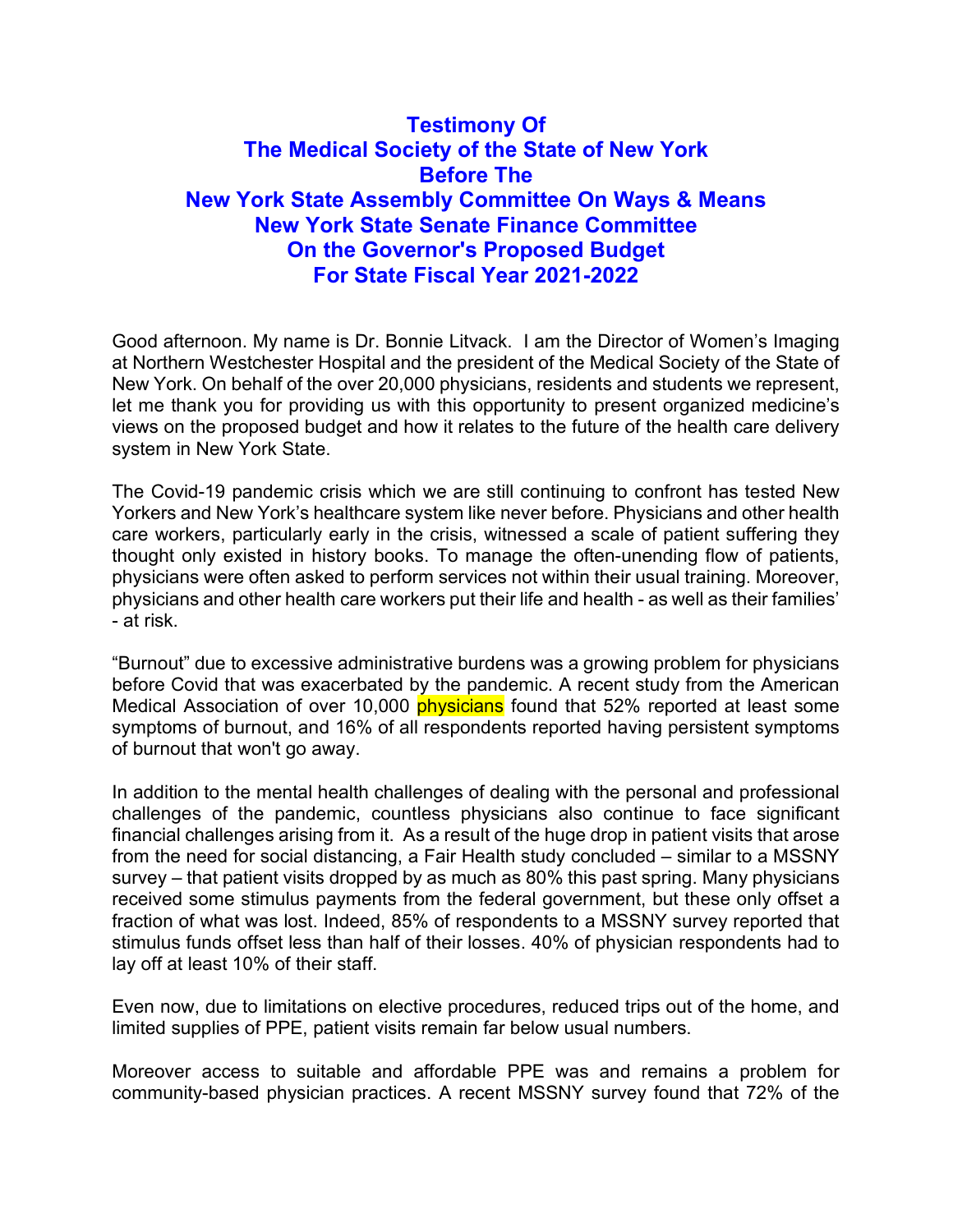physician respondents said that there was still difficulty in securing PPE. Even where it is available, there have been huge jumps in cost, with nearly 40% of the respondents indicating that their PPE costs have gone up by more than 50%. Meanwhile, in states such as California, their state governments have aggressively worked to provide community-based physician practices with PPE to ensure that these shortages do not adversely impact patient care. MSSNY's survey also showed that nearly one third of the responding physicians indicated that delays in obtaining PPE and huge price jumps forced these physicians to reduce their patient treatment capacity by at least 25%.

Despite all these enormous challenges facing New York's dedicated physicians, this year's Executive Budget contains numerous problematic provisions that will adversely impact the ability of physicians to continue to provide needed care their patients. While there are modestly positive measures contained in the Budget, such as PBM reform and enhanced availability of PPE, the concerning provisions far outweigh the positive ones. With so many challenges remaining to navigate the pandemic, we urge the Legislature to reject these concerning measures as they finalize a Budget for the 2021-22 Fiscal Year.

### 1) OPPOSITION TO IMPOSING COSTS OF EXCESS PROGRAM ON COVERED **PHYSICIANS**

We are strongly opposed to a proposal contained in Part K of the Health/Mental Hygiene Article 7 bill that would require the 16,000 physicians currently enrolled in the Excess Medical Malpractice Insurance program to bear 50% of the cost of these policies. This proposal was advanced during last year's Budget negotiations, but was rejected by the State Legislature in adopting the final Budget for FY 2020-21

This incredibly short-sighted proposal would thrust over \$50 million of new costs on the backs of our community-based physicians who served on the front lines of responding to the pandemic. This new cost imposition would hit these practices at a time when many of these practices are already facing huge losses as a result of a substantial reduction in the number of patients receiving care during the pandemic. Many procedures were delayed due to elective surgery restrictions, as well as patients appropriately limiting their trips out of their homes. Moreover, physician capacity to treat patients was and continues to be significantly reduced due to reduced quantities of personal protective equipment (PPE) for themselves and their staffs.

As noted in the below chart, it would impose thousands to tens of thousands of new costs on physicians at the worst possible time.

| <b>SPECIALTY</b>       | <b>Long Island</b> | <b>Staten</b><br>Bronx,<br><b>Island</b> | Brooklyn,<br><b>Queens</b> | Westchester,<br>Orange,<br>Manhattan |
|------------------------|--------------------|------------------------------------------|----------------------------|--------------------------------------|
| ER                     | \$5,653            | \$6,561                                  | \$6,118                    | \$4,500                              |
| <b>Cardiac Surgery</b> | \$4,482            | \$5,202                                  | \$4,862                    | \$3,567                              |
| <b>OB-GYN</b>          | \$20,881           | \$24,235                                 | \$22,648                   | \$16,617                             |

NEW COSTS TO BE IMPOSED ON PHYSICIANS FOR EXCESS COVERAGE BASED UPON GOVERNOR'S 50% COST BUDGET PROPOSAL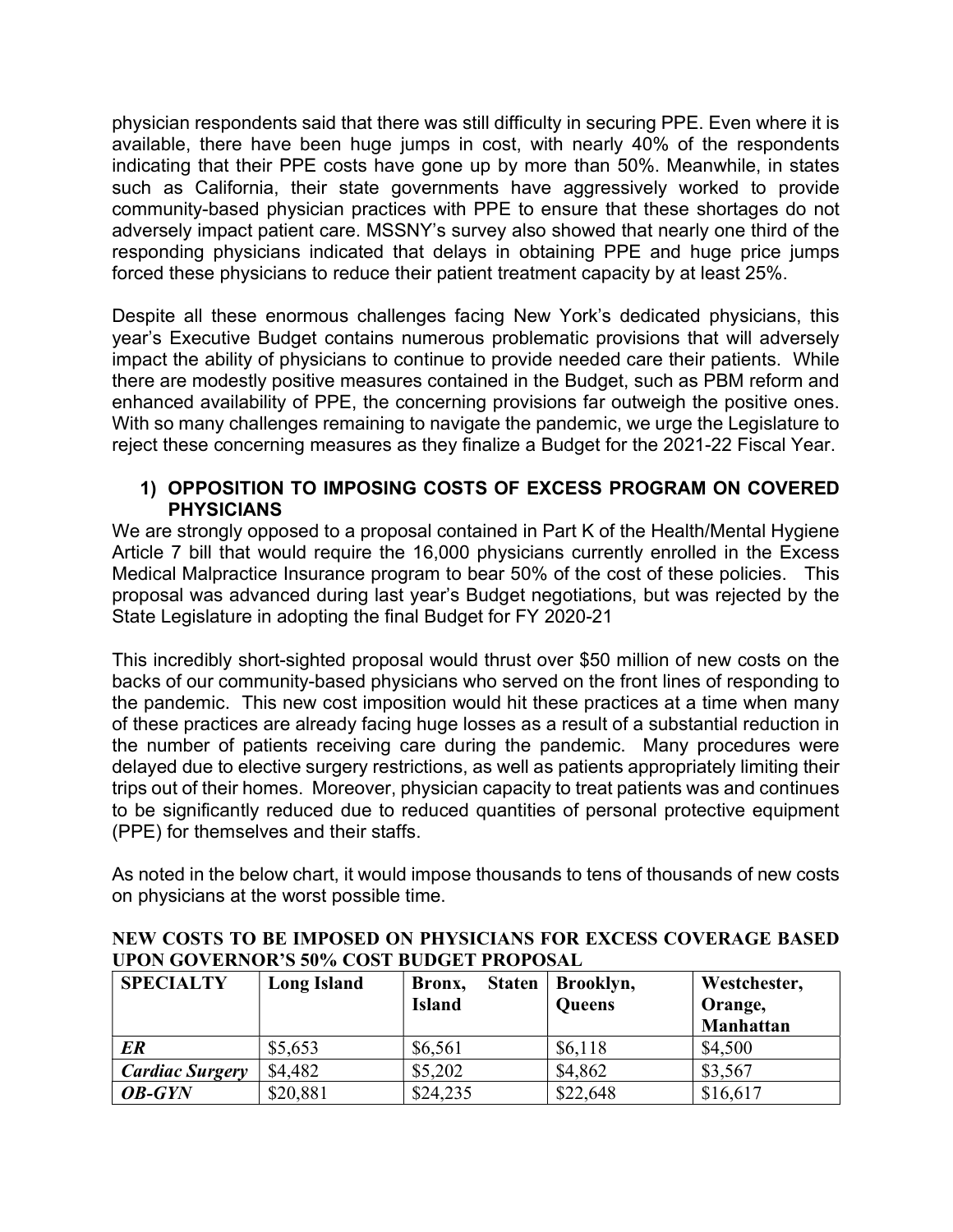| $\sim$ $\sim$<br>$\sim$ $\sim$<br>$\mathbb{C}$<br>Œ<br>$\rho_{\ell}$<br>. .<br>$\overline{\phantom{a}}$<br>٠D.<br>.n<br>.D.<br>. .<br><br>ے پ<br>_____ |
|--------------------------------------------------------------------------------------------------------------------------------------------------------|
|--------------------------------------------------------------------------------------------------------------------------------------------------------|

Imposing these new costs is grossly unfair and an insult to all they did to serve the public during this crisis, putting their health and their families' health at risk. Many became sick and some even passed away.

As you may be aware, the Excess Medical Malpractice Insurance Program provides an additional layer of \$1M of coverage to physicians with hospital privileges who maintain primary coverage at the \$1.3 million/\$3.9 million level. The program was created as a result of the liability insurance crisis of the mid-1980's to address concerns among physicians that their liability exposure far exceeded available coverage limitations. They legitimately feared that everything they had worked for all of their professional lives could be lost as a result of one wildly aberrant jury verdict.

This fear continues today since New York State has failed to enact meaningful liability reform to ameliorate this risk. The size of medical liability awards in New York State has continued to rise significantly and physician liability premiums remain far out of proportion compared to the rest of the country. For example, a recent report from Diederich Healthcare showed that in 2019, New York once again had the highest cumulative medical liability payouts of any state in the country, 68% more than the state with the second highest amount (Pennsylvania). It also had the highest per capita liability payment, 10% more than the 2nd highest state (Massachusetts). These disturbing statistics demonstrate a major reason why New York once again received the dubious distinction as being one of the worst states in the country to be a doctor.

We do note that the Executive Budget also proposes to limit interest on court judgments to a market based rate instead of the ridiculously high statutory rate of 9% (one more element of New York's tort laws which makes our State such a huge outlier), which could have a moderating impact on premiums and potentially offset some of these huge new costs that would have to be borne by physicians. However, this proposal has also been regularly rejected by the State Legislature and we have no reason to believe it will meet any greater favorability this year.

With all the pressure our healthcare system is under now, the Excess program is more important than ever. While many physicians did receive some stimulus support from the federal government to help offset the historic drop in patient visits, most report that these funds only helped to cover a fraction of their lost costs. As noted above, 85% of respondents to a MSSNY survey reported that stimulus funds offset less than half of their losses, and that 40% of physician respondents had to lay off at least 10% of their staff because of these losses. Furthermore, an AMA survey reported that during the pandemic the average number of in-person visits to physician offices fell from 97 per week to 57. As a result, physicians averaged a 32% drop in revenue since February 2019, with about one in five doctors seeing revenue drop by 50% or more and nearly 1/3 seeing a 25%- 49% decrease.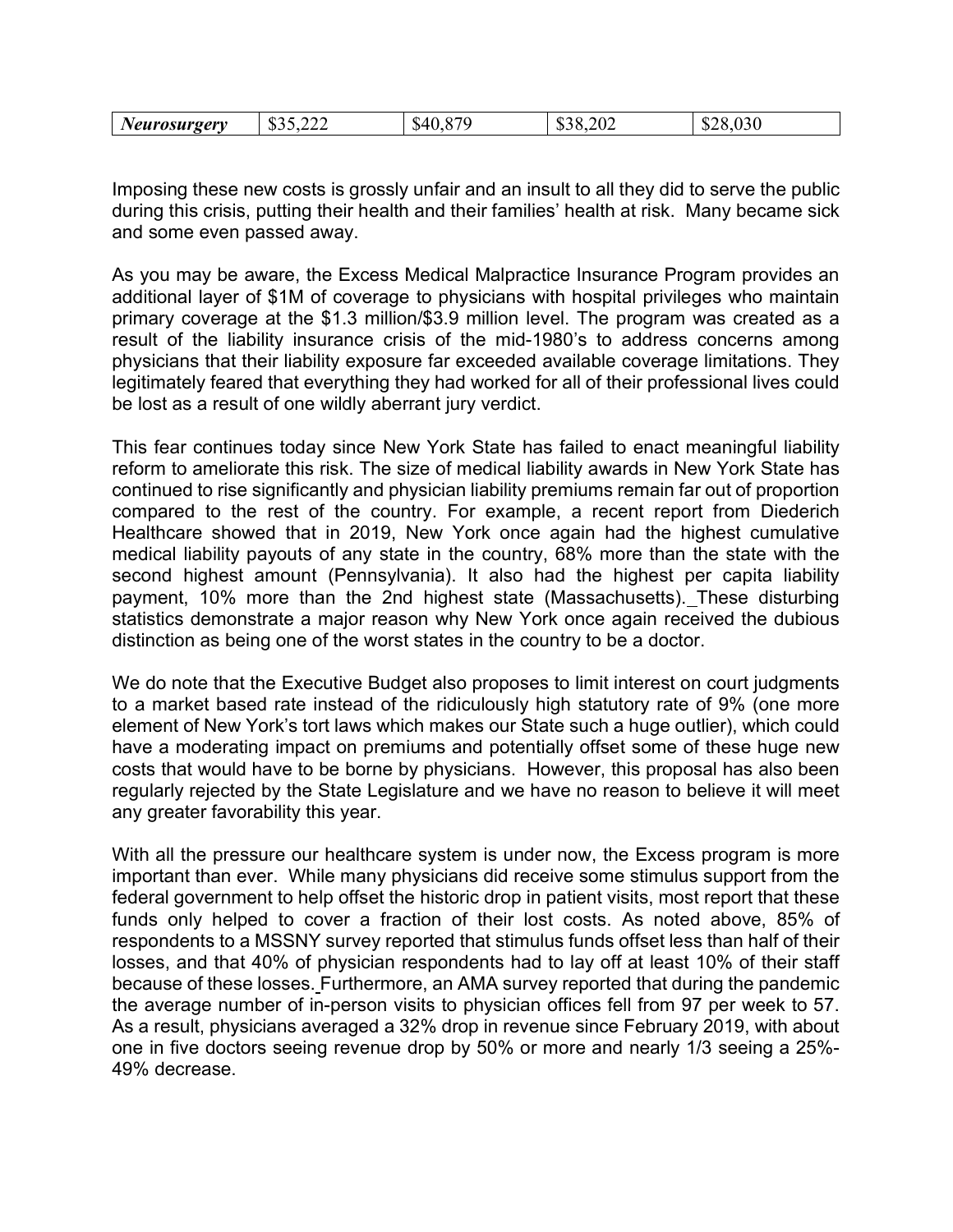If last year was a terrible time to adopt this proposal, this year would be even worse. In fact, these new costs would likely force many physicians to forego obtaining the coverage altogether. We believe this would be contradictory to the goal of the Excess program to help protect patients and the public at large.

Again, we urge you to reject this short-sighted proposal and to maintain the existing mechanism for covering the Excess Medical Malpractice Insurance Program.

### 2) OPPOSE UNFAIR DISRUPTION OF PHYSICIAN DUE PROCESS IN DISCIPLINARY PROCEEDINGS

We are also strongly opposed to the Budget proposal that would essentially strip physicians of important due process rights when a complaint has been filed with the Office of Professional Medical Conduct. We agree with the importance of acting quickly when it is imperative, but these proposals would completely undermine important and longstanding due process protections. Given that most complaints are dismissed without any sanction or action, this series of proposed changes to bypass these rights would create a substantial possibility of unfairly destroying an innocent physician's career.

While New York's physicians share the goal of assuring the State has ample power to protect the public when the conduct of a particular health care provider places patients at risk, the Commissioner already has ample power to take summary action prior to the conclusion of a disciplinary hearing in the absence of a finding of misconduct. Therefore, we respectfully urge that these provisions be rejected from the Budget.

To begin with, let us state at the outset our agreement with the goal of this proposal to ensure that New York's disciplinary process moves swiftly when necessary to remove those from practice that present a serious threat to the public. Indeed, one aberrant health care professional reflects poorly on the entire profession.

To that end, we have for many years worked proactively with the Administration and Legislature on laws to enhance the ability of the Office of Professional Medical Conduct (OPMC) to "summarily suspend" physicians in instances where it would be imprudent to wait for a final action. We also understand the need for further targeted improvements to this system as issues arise where it has been reasonably demonstrated that the existing processes prevent OPMC from achieving its mission to protect the public.

However, these laws have long recognized the need for an appropriate balance. There are enormous adverse professional implications when disciplinary action is taken against a physician, or even when there has been an accusation, including loss of reputation and the risk of being dropped by Medicaid and other insurers. With Google, Yahoo and other search functions, an unproven allegation released to the public could linger forever in cyberspace, and permanently and unfairly scar a reputation. Worse, we worry about the crippling impact that making accusations public would have on the trusted relationship physicians have with their patients, creating mistrust and fear.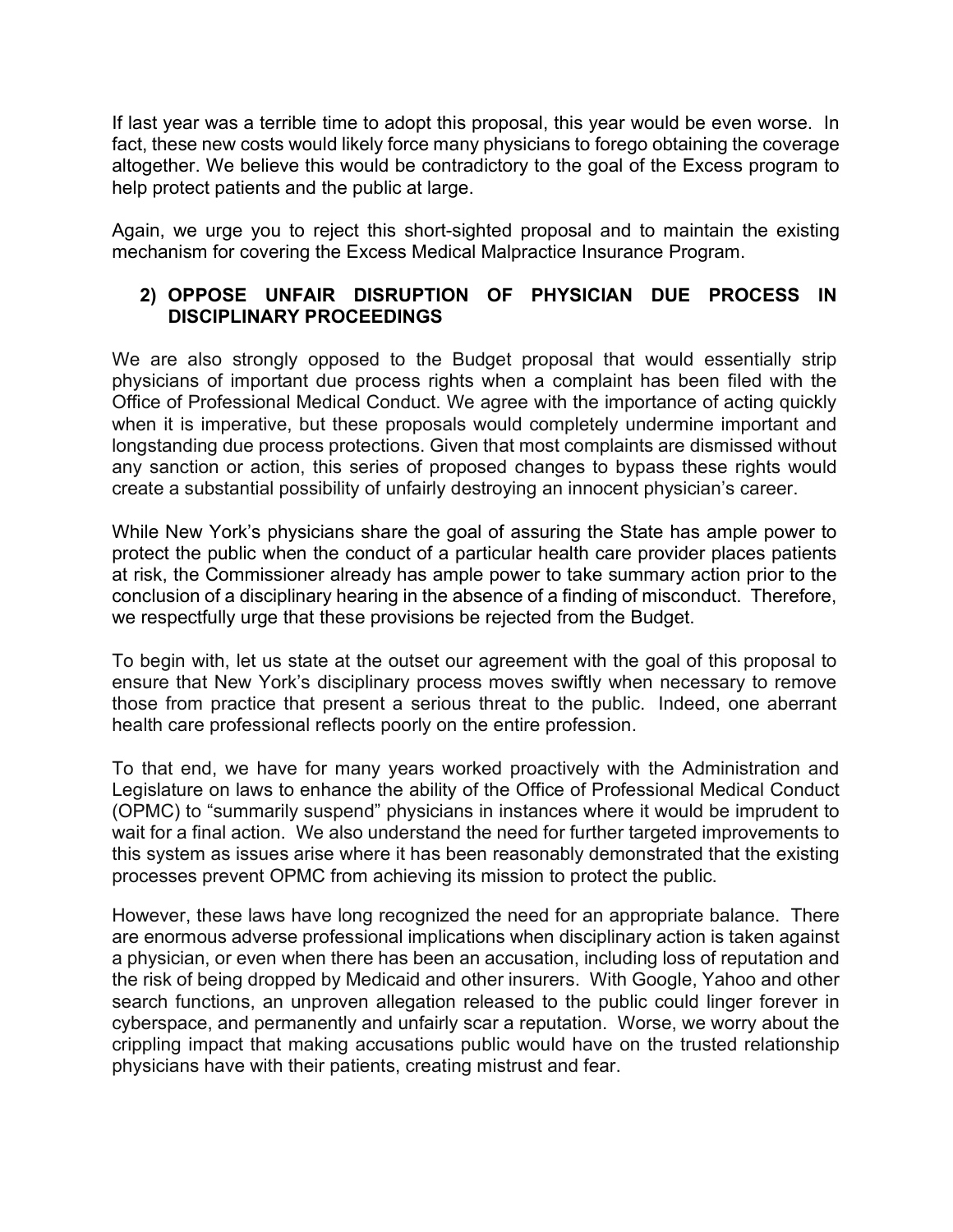It is important to remember that an accusation does not prove wrongdoing. Of note, most complaints to OPMC of alleged misconduct do not become actual findings of misconduct. Indeed, most complaints to OPMC do not even get so far as advancing to a formal Investigation Committee review. According to the 2018 OPMC Annual report, while over 9,000 complaints were received by OPMC, and 8,782 complaints closed, only 210 cases resulted in the filing of actual charges. This is 2% of filed complaints that ended in actual charges. As noted below, these numbers are similar to previous years. Given the significant disparity between the number of complaints and the number of cases where there is ultimately some finding of misconduct, it is imperative we limit the bypassing of these important due process protections to circumstances when it is clear that the delay of going through these procedures threatens the safety of the public. A subjective assessment that a physician may be a "risk", as this legislation would propose, should not be enough to merit bypassing these long-standing due process protections.

| <b>YEAR</b> | <b>COMPLAINTS</b><br>ΤO | <b>CLOSED</b>     | <b>CASES</b><br><b>REFERRED</b> |
|-------------|-------------------------|-------------------|---------------------------------|
|             | <b>OPMC</b>             | <b>COMPLAINTS</b> | <b>FOR CHARGES</b>              |
| 2018        | 9,014                   | 8.782             | 210                             |
| 2017        | 9,722                   | 10,161            | 238                             |
| 2016        | 10.241                  | 10,095            | 310                             |
| 2015        | 8,787                   | 8,896             | 326                             |
| 2014        | 7.957                   | 8,283             | 223                             |

#### PHYSICIAN DISCIPLINARY COMPLAINTS AND DISPOSITION

Furthermore, Public Health Law Section 230 (12)(a) already grants power to the Department of Health to summarily suspend a physician from medical practice without an otherwise required hearing and pre-hearing where there is a "determination that a licensee is causing, engaging in or maintaining a condition or activity which in the commissioner's opinion constitutes an imminent danger to the health of the people. This power was then expanded through a 2018 law that gives the Commissioner the power to summarily suspend a physician's license if they have been accused (not convicted) of a felony charge and, in the commissioner's opinion, the physician's "alleged conduct constitutes an imminent danger to the health of the people".

Regarding making charges public, PHL Section 10 (a) (iv) already provides for the ability of the Commissioner of Health to make charges against a physician public once it is determined that there is enough evidence to warrant a formal hearing. Since there are still a relatively small number of cases each year that get so far as having formal charges brought, it is completely unfair to enable the release of enormously prejudicial information with little if any review process to determine that even formal charges are warranted. Again, the inappropriate disclosing that a physician has had a complaint filed against them could destroy that physician's career, even if no action is ultimately taken against that physician.

In summary, it is our estimation that this proposal goes far beyond where it needs to go to protect the public from aberrant health care practitioners. We welcome discussions to improve our disciplinary system to address gaps to help protect the public. However, these proposed changes are startling. It will take away long-standing due process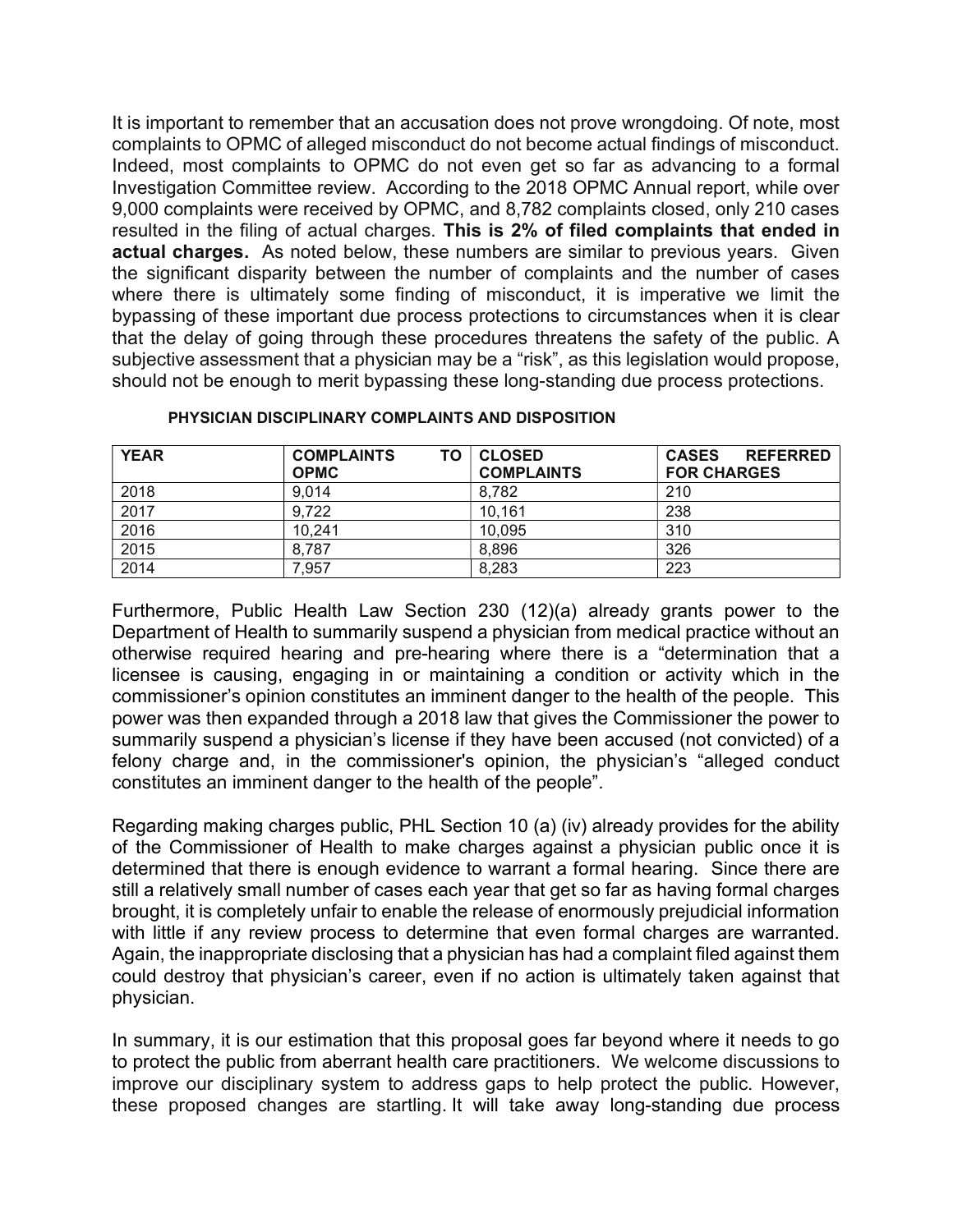protections and holds the risk to unfairly destroy professional reputations and the trusted patient-physician relationship so essential for providing high quality care. Therefore, we urge that this proposal be rejected.

### 3) OPPOSE CUTS TO FUNDING FOR THE COMMITTEE FOR PHYSICIANS' HEALTH (CPH)

We are extremely concerned with the consequences of the proposed cut in the Executive Budget of 20% or \$200,000 to MSSNY's Committee for Physicians Health (CPH) Program. CPH is established by state statute (Public Health Law Section 230 – reauthorized by the Legislature every 5 years) to enable MSSNY to maintain a program to confront and refer to treatment physicians suffering from alcoholism, chemical dependency or mental illness. MSSNY contracts with the OPMC to provide the services required by law. The program is funded not from a tax but by a \$30 surcharge on the physician's license and biennial registration fee, which is specifically dedicated under Education Law Section 652 (9) for this purpose.

Since the inception of this MSSNY program, CPH has assisted over 7,000 physicians, routinely monitors the recovery of 450 physicians, and annually reaches out to 175 physicians thought to be suffering from alcoholism, drug abuse or mental illness. We believe that the work of the CPH program is valuable to all physicians and indeed to the state generally. We urge that the Legislature adopt the language to make this program permanent. We also ask that the appropriation of \$990,000 be fully restored

Many of these conditions treated through the CPH program have been exacerbated by the pandemic, making CPH more essential than ever. CPH provides important confidential peer to peer services to physicians in need of support for their health and well-being. Studies that review the long-term model effect of physician health programs show that physician recovery rates are markedly higher than the general population even when extended into five years or more. If these cuts were to go through, it would substantially limit the work CPH can provide for physicians – and indirectly the public at large – at a time when the program is needed more than ever.

We urge you as strongly as possible to restore the full funding for this absolutely essential program.

# 4) STONG OPPOSITION TO CHANGES TO PHARMACY SCOPE OF PRACTICE

We are strongly opposed to several proposals contained in the Governor's proposed State Budget (Part P of the Health/Mental Hygiene Article 7 bill) that may jeopardize patient care by greatly expanding the scope of services provided by pharmacists. We are very concerned that these proposals would greatly enhance the power of corporate giants such as CVS and Walmart to control various aspects of patient care delivery not in coordination with but to exclusion of community-based primary care and specialty care physicians who typically manage a patient's care. Therefore, we urge that these provisions be rejected from the State Budget for Fiscal Year 2021-22.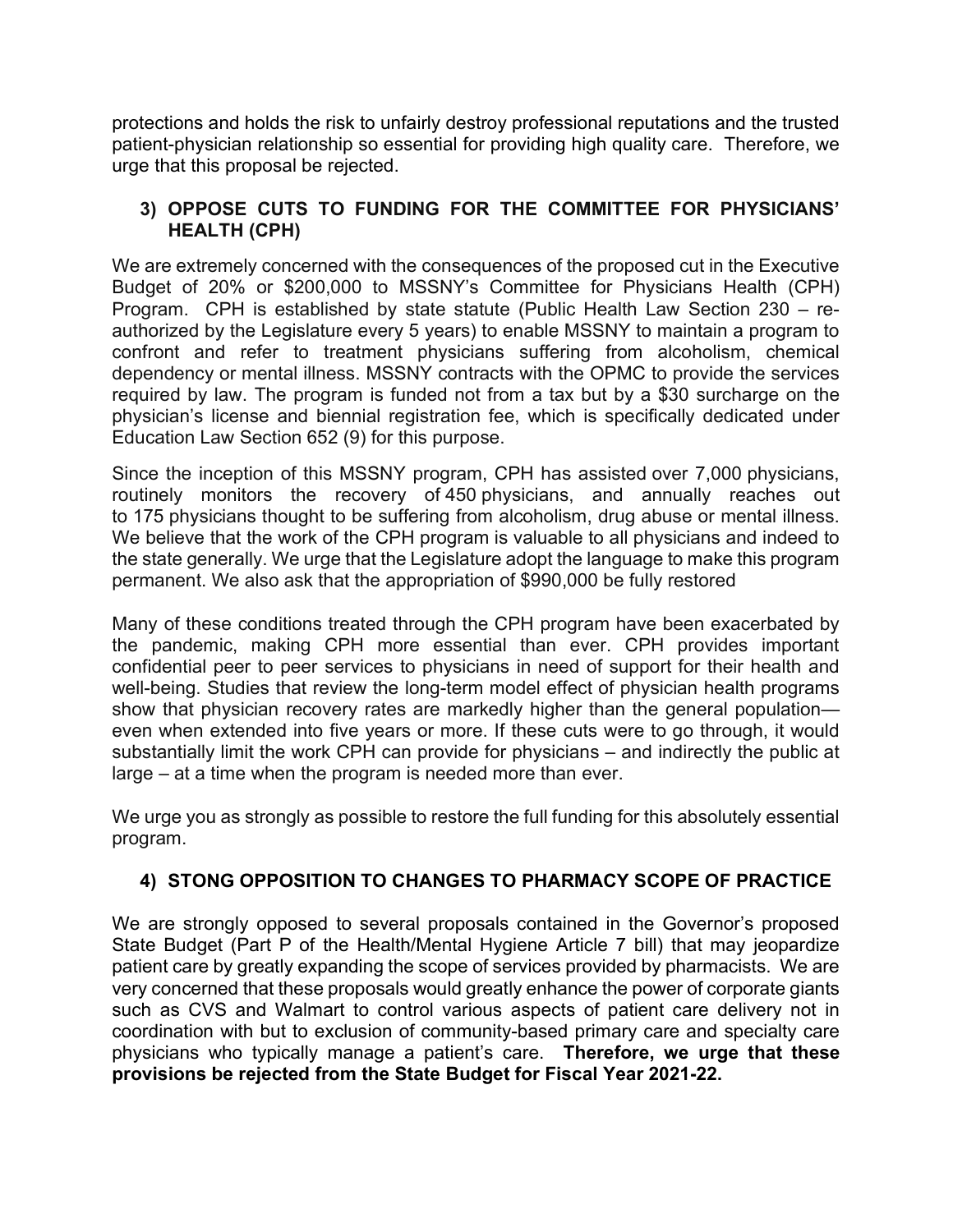Specifically, these Budget proposals would 1) permit pharmacists to order various lab tests without oversight and without any requirement to coordinate with the patient's physician for follow-up care; 2) exponentially expand the existing physician-pharmacist Collaborative Drug Therapy Program to enable pharmacists to adjust and prescribe the medications provided to entire classes of patients rather than individual patients and 3) eliminate the State Legislature discretion to decide which additional immunizations can be provided by pharmacists by permitting pharmacists the power to administer any vaccination approved by the federal Advisory Commission on Immunization Practices (ACIP), including those that may be added in the future.

The proposal to permit pharmacists to independently administer lab tests is completely at odds with the patient centered medical home model that New York State has sought to promote and would lead to siloed patient care rather than integrated care. The present system recognizes that CLIA-waived testing of patients by pharmacists must be under an established protocol and supervision of a physician, or other primary care provider, who can help the patient to interpret the test results, provide needed context and most importantly set forth a care plan for the patient should the results require further medical intervention. This Budget proposal does not provide for coordination with a patient care physician which would completely upend the existing model for coordinated diagnostic testing and lead to disjointed, uncoordinated care.

The proposal to change the collaborative drug therapy program would endanger patient care by removing the existing statutory requirement that the patient drug management protocols be specific to each patient, and instead enable practitioners to enter into arrangements with pharmacists to manage medications for large numbers of patients on a non-individualized patient basis. It also appears to even remove the requirement for patients to have to consent to have their medications be adjusted by pharmacists under these collaborative models after an initial prescription by a physician. Even more alarming is proposed language that would change state law to define the adjustment of a prescription written by a physician as a "prescription" by the pharmacist – an enormous precedential change. We also object to the inclusion of nurse practitioners as a professional who can enter into such an arrangement without any specification as to the types of conditions that could be subject to such a protocol.

While we support the current existing program that has been in effect for several years that recognizes the uniqueness of each patient in establishing the collaborative drug management protocol, the Budget proposal would give pharmacists enormous new powers to adjust a physician's prescription. Recognizing that the existing program between physician and pharmacists has been successful, MSSNY has suggested that it could be expanded in a more narrowly tailored manner to enable physicians and pharmacists to enter into these protocols for managing the care of patients outside of a hospital or other Article 28 setting, provided there remain tight guardrails on the program, the patient maintains the ability to consent, and it is limited to a defined number of medical conditions. However, we are very concerned that the current proposal jeopardizes patient care in expanding this program in such an enormous manner.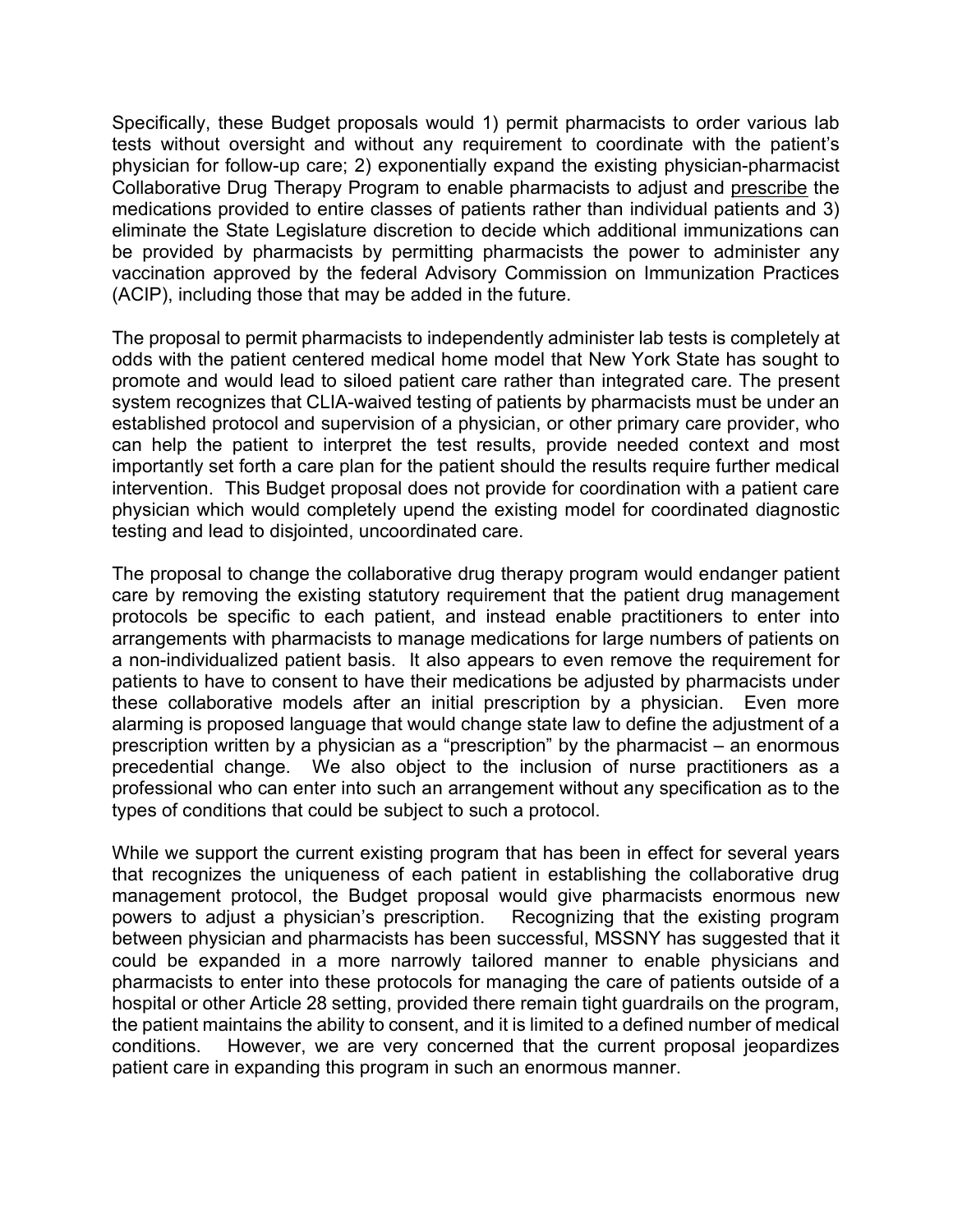We are also very concerned with the proposal to eliminate the discretion of the State Legislature to add additional vaccinations to the list of those that can be administered by a pharmacist, and rely instead upon a federal workgroup to make such determinations. This would have the effect of immediately increasing from 8 to 17 the number of vaccinations pharmacists can administer, a number which could increase even further based upon future vaccinations approved by this federal workgroup. Again, this proposal removes the discretion of the Legislature to add additional immunizations as circumstances and patient safety considerations warrant. Moreover, we are very concerned that this proposal would cause further fragmentation of care delivery and is not conducive with the concept of creating a patient "medical home". As more and more patient care is relegated to pharmacists and other non-physician providers, the concept of a patient medical home is eroding and will ultimately be destroyed.

All of these programs together have the great potential to threaten patient safety, and would incentivize the development of health care silos at the expense of the patient centered medical home model we have worked so hard to develop in New York. It would also marginalize community based primary care and specialty care physicians' ongoing ability to manage their patients' care needs.

For all of the reasons stated above, we urge that these proposals be rejected from the final Budget adopted for FY 2021-22.

# 5) CONCERNS WITH TELEHEALTH PROPOSAL

The impact of the COVID19 crisis was devastating for countless New Yorkers, and physicians were no exception. Patients and physicians needed to embrace new ways to ensure needed care was being delivered. While some physicians had already integrated Telemedicine into their practices prior to the onset of the pandemic, the COVID19 crisis strongly encouraged thousands of physicians across the state to quickly increase their capacity to provide care to their patients remotely. While we believe strongly in continuing to enable the expansion of telehealth services, we are very concerned by the proposal that purports to expand Telehealth coverage in the FY 2022 Executive Budget. We urge that this proposal be substantially revised or removed from the Budget altogether.

A May 2020 MSSNY survey showed that 83% of the physician respondents had incorporated telemedicine into their practice, with nearly half the respondents noting that they were treating at least 25% of their patients remotely. Moreover, a spring 2020 Fair Health study showed that, for the northeastern part of the country, use of Telehealth went from 0.08% of claim submissions in May 2019, to 12.5% in the span of a month.<sup>1</sup> Showing that this was not just a temporary bump, telehealth claim lines also increased 2,938 percent nationally from November 2019 to November 2020, rising from 0.20 percent of medical claim lines in November 2019 to 6.01 percent in November 2020, according to new data announced this week from FAIR Health

<sup>1</sup> https://s3.amazonaws.com/media2.fairhealth.org/infographic/telehealth/may-2020-northeast-telehealth.pdf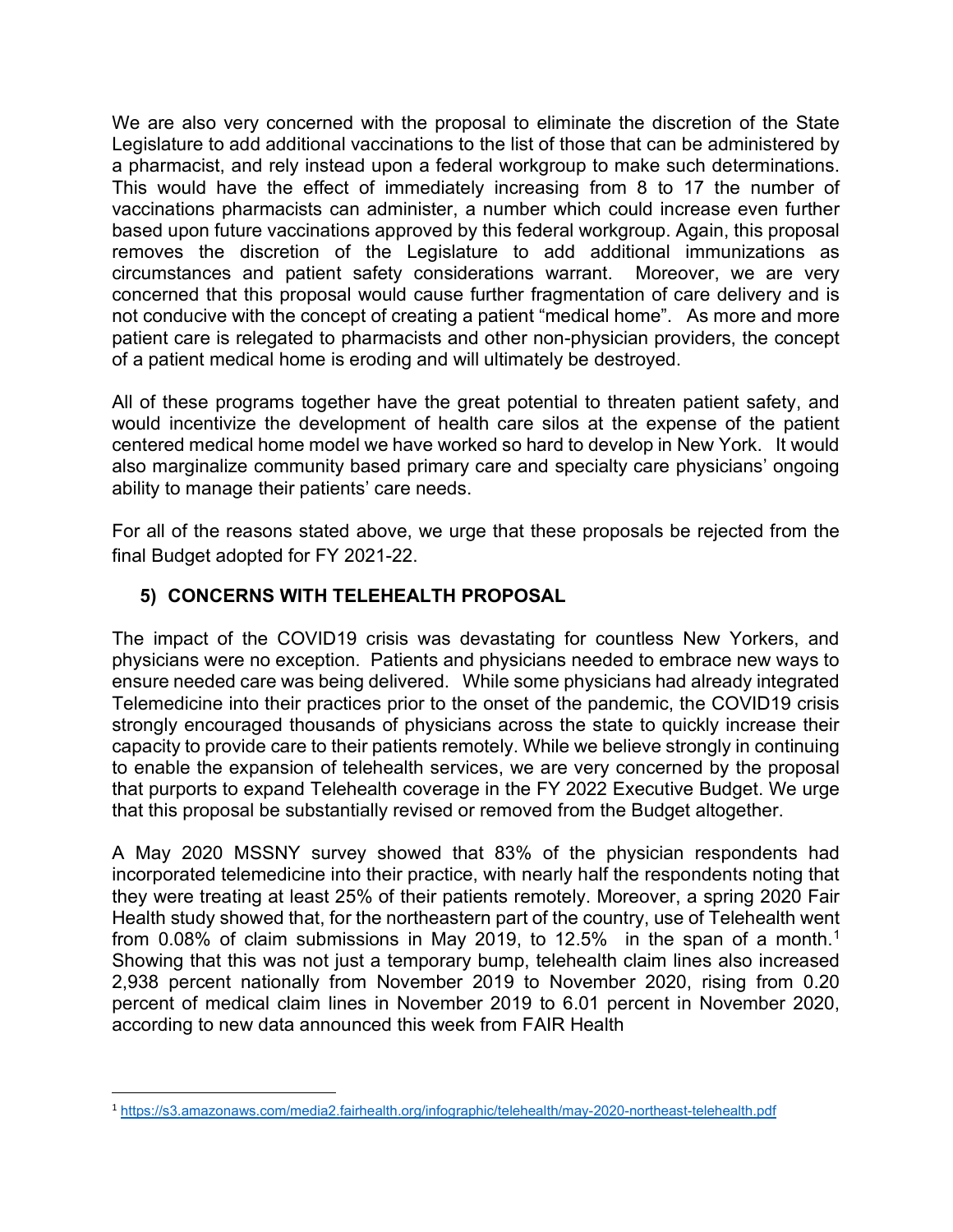It is important to note early efforts by the New York State Department of Financial Services (DFS) and Department of Health (DOH), which adopted critically important policies to better enable patients to obtain health care services via telemedicine, including waiving cost-sharing requirements for services delivered via telemedicine, expressly permitting coverage for health care services via audio-only, and allowing delivery of telemedicine services through basic smartphone video technologies. Medicare also followed this path, waiving the federal statute that limits Medicare coverage for Telehealth to rural areas and significantly increased the payments for video and audio-only Telehealth services.

Among our primary concerns in the Executive's FY 2022 proposal on Telehealth expansion is the omission of ensuring payment parity for delivering telehealth services, which would ensure payment for video, and audio-only Telehealth visits, that is on par with payments for in-office appointments. We are particularly concerned that the plan could actually cause in-network New York physicians to be excluded from health plans' network of physicians that provide Telehealth services. That is because the Executive Budget proposal proposes to link insurance coverage and payment to insurers having an adequate telehealth network, essentially giving insurers the power to limit who it will pay for Telehealth services once it asserts it has an adequate network. This concern is exacerbated by the fact that the Executive Budget would also enable the delivery of Telehealth services across state lines by out of state physicians. Therefore, it is not hard to imagine a scenario where a health plan asserts it has an adequate network through a contract with a national Telehealth service company and excluding its community providers from providing Telehealth services.

MSSNY has been arguing that rates at which physicians are paid by insurers have not kept pace with those paid for in-office visits and the gap is wide, and given the withering financial situation for physician practices across the state, equal compensation for care delivered virtually, is vital. To better understand the impact of inadequate payment on physician practices, surveys conducted by key MSSNY partners, of their memberships, revealed the following:

- Participants of a survey by one of our partner organizations, the New York Medical Group Management Association (NY MGMA), revealed that only 23% of all health plans pay equal to what they received for in-office visits.
- 25% said that most plans pay significantly less for in-office visits. More specifically, surveys conducted by MSSNY partner organizations found that while Telehealth visits conducted by video were reimbursed at higher rates than audio-only, physicians were compensated as little as 30% the rate of in-person appointments, depending on the health plan.
- Audio-only visits were the least compensated, with most payers reimbursing 80% less than for in-office visits.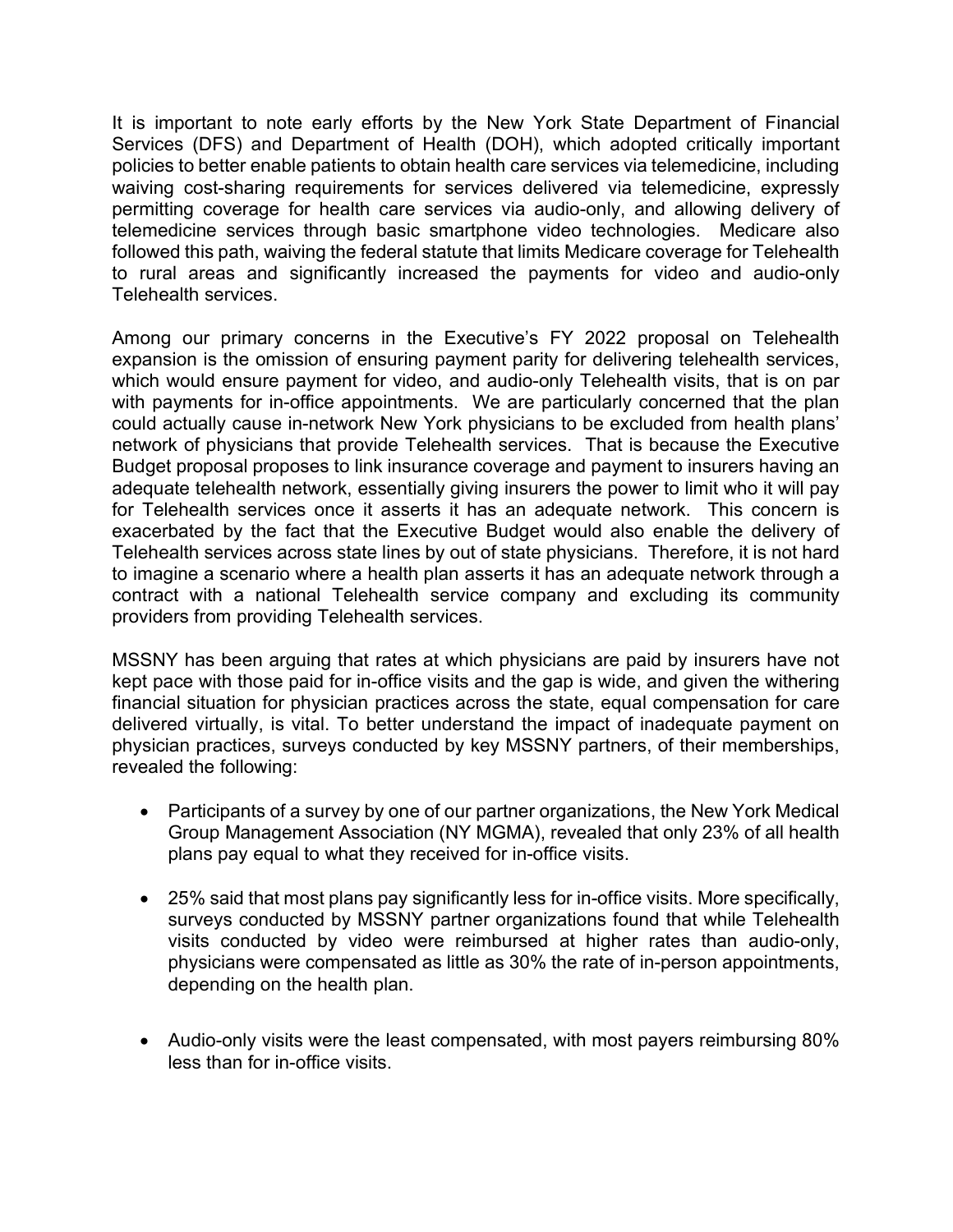For all practical purposes, paying physician practices at a substantially lower rate than traditional office visits will limit uptake in practices and put Telehealth services out of reach for countless patients. Undoubtedly, this will negatively impact communities that often benefit most from the flexibility of Telehealth including low income patients, and those with transportation or child care challenges.

The Executive budget also does not ensure robust coverage for "audio-only" Telehealth services. Across specialties, providers report that during the pandemic, audio only communication was often the difference between care and no care. Physicians need to be able to meet patients where they are, including those without computers or reliable internet access. Limiting audio only services will further exacerbate health care disparities based on race, ethnicity, age and socioeconomic status. We strongly recommend that audio only services be reimbursed across all payers and reimbursed on par with other Telehealth services.

In order to achieve true equity in health care access, New York must require that payment parity is also ensured in Medicaid Fee for Service and Medicaid Managed Care. Without this parity across all systems, Medicaid providers may not have the financial capacity to provide Telehealth services to beneficiaries, creating a hurdle in accessing care that doesn't exist in commercial insurance. A divided system where only some patients can access Telehealth services is extremely problematic to our shared goal of promoting high quality care and equitable access.

Furthermore, even though two of the many vaccines in clinical trials have received final approval from the Food and Drug Administration (FDA) and are currently being administered around the country, public health experts anticipate that COVID-19 will remain a public health threat for the foreseeable future, making continued access to Telehealth services critical.

For all of the reasons stated above, we urge that this Budget proposal be substantially revised or removed from the final Budget.

### 6) OPPOSE REPEAL OF "PRESCRIBER PREVAILS"

We urge you to reject the recommendation to repeal the authority of physicians and other qualified prescribers to make the final determination regarding the medication prescribed to individuals covered under Medicaid Fee-for-Service and Medicaid Managed Care, commonly referred to as "prescriber prevails." We thank you the Legislature for your efforts in previous years to reject this proposal and urge that you do so again.

Repealing this critical patient protection would jeopardize patient care as well as undercut the initiatives the State has undertaken to reduce unnecessary and avoidable hospitalizations, which have been trending downwards in the last several years. A key component in sustaining and accelerating such a trend is assuring individuals are able to obtain the medications prescribed by their physician to alleviate the symptomatology of their physical and/or mental health conditions.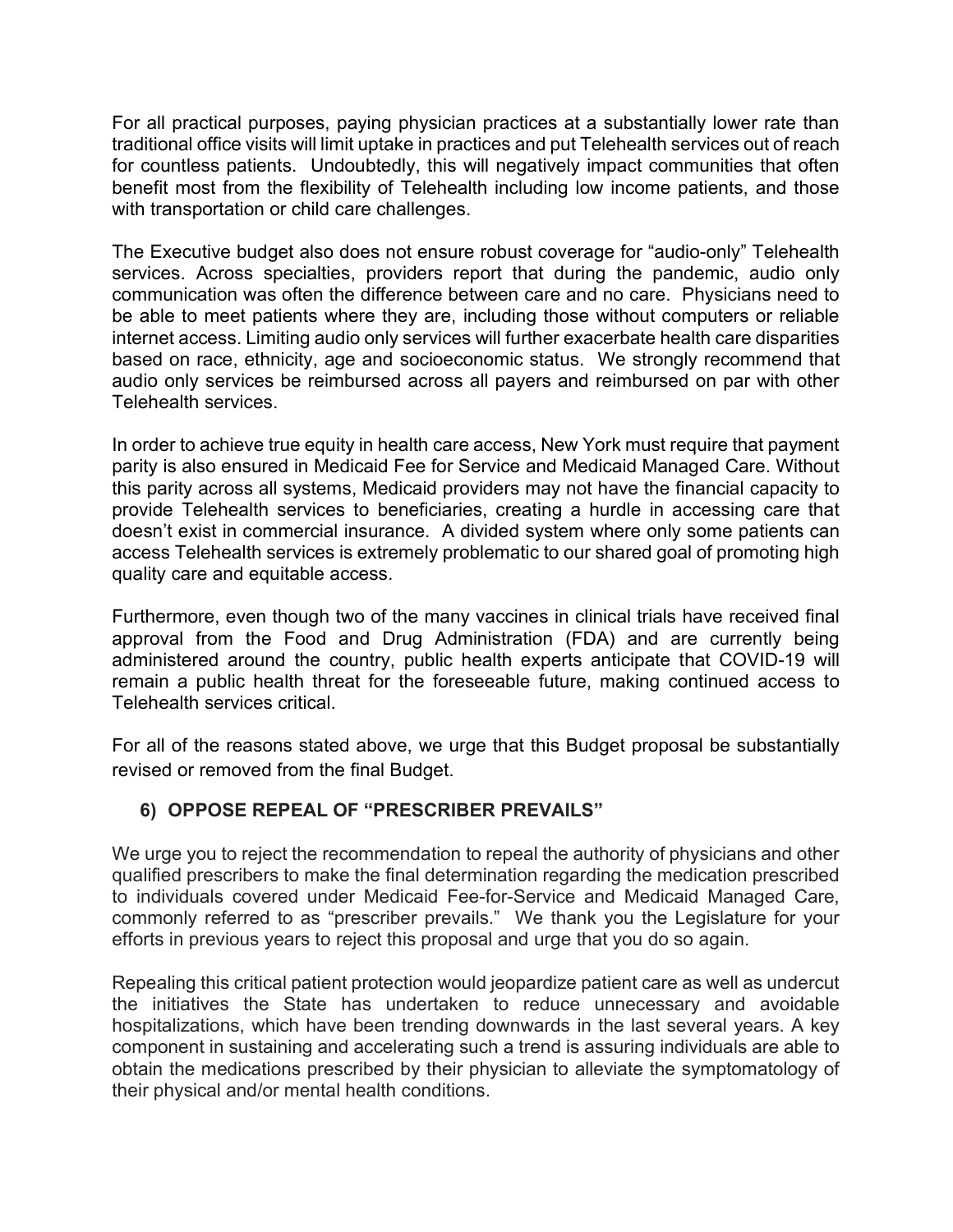As the State began shifting additional populations into Medicaid Managed Care as part of the Medicaid Redesign Process, the "prescriber prevails" provisions were extended to this population for non-formulary atypical antipsychotic medications at first and later to anti-depressant, anti-retroviral, anti-rejection, seizure, epilepsy, endocrine, hematologic and immunologic therapeutic classes. As it is, under the current law the prescriber has to go to great lengths to "demonstrate" the medication is medically necessary and warranted, a process that has prescribers spending an inordinate amount of time navigating a maze of pharmaceutical management processes to obtain approval to prescribe the medications their patients need. Over the years, the Legislature has rejected the administration's budget proposals to curtail or eliminate the patient protections embodied in the prescriber prevails provisions of the law.

We believe any projected savings based on the repeal of "prescriber prevails" in Medicaid Fee-For-Service and Managed Care would be dwarfed by the health care complications likely to arise as a result of many patients not being able to access the medications they need to remain healthy in the community. For many physical, mental health and substance use disorders, finding the most efficacious medication for a patient is often not a one-size-fits-all approach, making it all the more imperative that once determined the decision is respected in order to preserve continuity of care and enhance treatment adherence.

Furthermore, this proposal is ill-timed given the COVID-19 pandemic and transition of the Medicaid pharmacy benefit from managed care back to fee-for-service pursuant to a provision in the 2020-21 NYS budget that is effective on April 1, 2021.To assure continuity of care, it is imperative the prescriber prevails authority be maintained as it is an important safety net for our most vulnerable often battling multiple comorbidities.

### 7) NURSE PRACTITIONER-PHYSICIAN PRACTICE PROTOCOLS NEED TO BE STRENGTHENED

The Executive Budget proposes a 6-year extension of a sunsetting law that enables nurse practitioners to practice independently without a written collaborative agreement provided they have 3,600 hours of supervised practice by a physician and there is written evidence of collaborative agreements with physicians practicing in same specialty as the physician. To promote optimal care, MSSNY believes that there needs to be far stronger required documentation of protocols, to be followed by independently practicing NPs, with physicians to coordinate the care of patients.

While NPs are essential members of the health care team, with only a few years of education, no residency requirement and only 500-720 hours of clinical training, they are not adequately trained to practice without any physician collaboration. By sharp contrast, physicians complete 4 years of medical school plus 3-7 years of residency, including 10,000-16,000 hours of clinical training. But it is more than just the vast difference in hours of education and training – it is also the difference in rigor and standardization between medical school/residency and nurse practitioner programs. During medical school,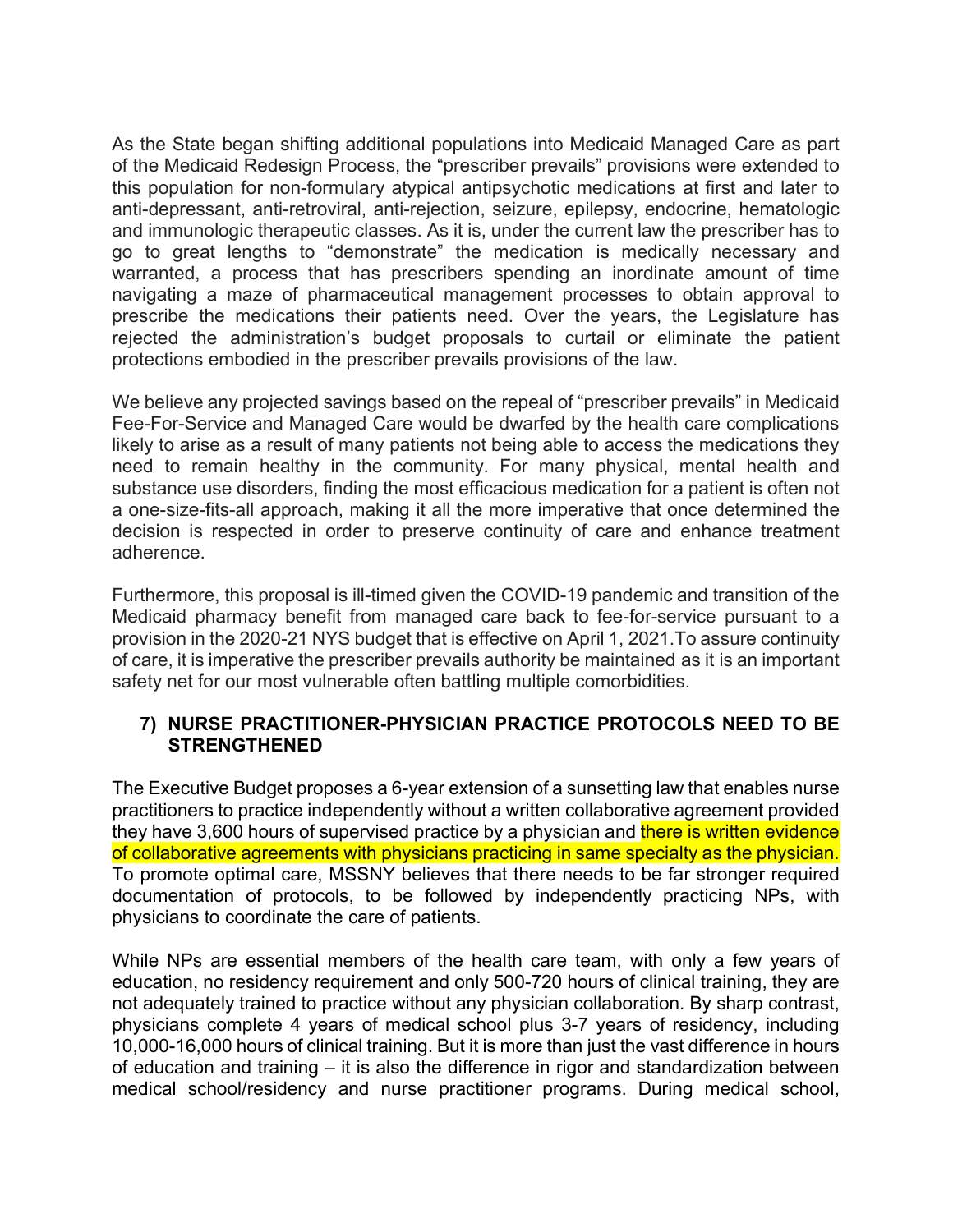students receive a comprehensive education in the classroom and in laboratories, where they study the biological, chemical, pharmacological and behavioral aspects of human conditions. This period of intense study is supplemented by two years of patient care rotations through different specialties, during which medical students assist licensed physicians in the care of patients. During clinical rotations, medical students continue to develop their clinical judgment and medical decision-making skills through direct experience managing patients in all aspects of medicine. Following graduation, students must then pass a series of examinations to assess a physician's readiness for licensure. At this point, medical students "match" into a 3-7 year residency program during which they provide care in a select surgical or medical specialty under the supervision of experienced physician faculty. As resident physicians gain experience and demonstrate growth in their ability to care for patients, they are given greater responsibility and independence. NP programs do not have similar time-tested standardizations. While there are many reputable nurse practitioner programs, there has been a recent proliferation of online-only nurse practitioner programs, some boasting 100% acceptance rates and programs that offer little to no oversight of students' clinical training.

We are also concerned that this legislation could result in increased health care costs due to overprescribing and overutilization of diagnostic imaging and other services by NPs. One study showed that, in states that allow independent prescribing, NPs were 20 times more likely to overprescribe opioids than those in prescription-restricted states. Multiple studies have also shown that NPs order more diagnostic imaging than physicians, which increases health care costs and threatens patient safety by exposing patients to unnecessary radiation. For example, a study in the Journal of the American College of Radiology, which analyzed skeletal x-ray utilization for Medicare beneficiaries from 2003 to 2015, found ordering increased substantially – more than 400% by non-physicians, primarily nurse practitioners and physician assistants during this time frame. A separate study published in JAMA Internal Medicine found NPs ordered more diagnostic imaging than primary care physicians following an outpatient visit. The study controlled for imaging claims that occurred after a referral to a specialist. The authors opined this increased utilization may have important ramifications on costs, safety and quality of care. They further found greater coordination in health care teams may produce better outcomes than merely expanding nurse practitioner scope of practice alone.

While NPs play a critical role in providing care to patients, their skillsets are not interchangeable with that of fully trained physicians. Therefore, the statutory standards for physician-NP collaboration should be strengthened to incorporate additional documented criteria for how care will be coordinated with a physician practicing in that specialty to help better recognize and treat potentially complex cases.

#### 8) SUPPORT OF PBM REGULATION

We support the proposal in the Governor's Budget to require Pharmaceutical Benefit Managers (PBMs) operating in New York State to be licensed by DFS. We have also supported the comprehensive legislation advanced by Assemblyman Gottfried and Senator Breslin that passed the Legislature in 2019 but was vetoed by the Governor. We